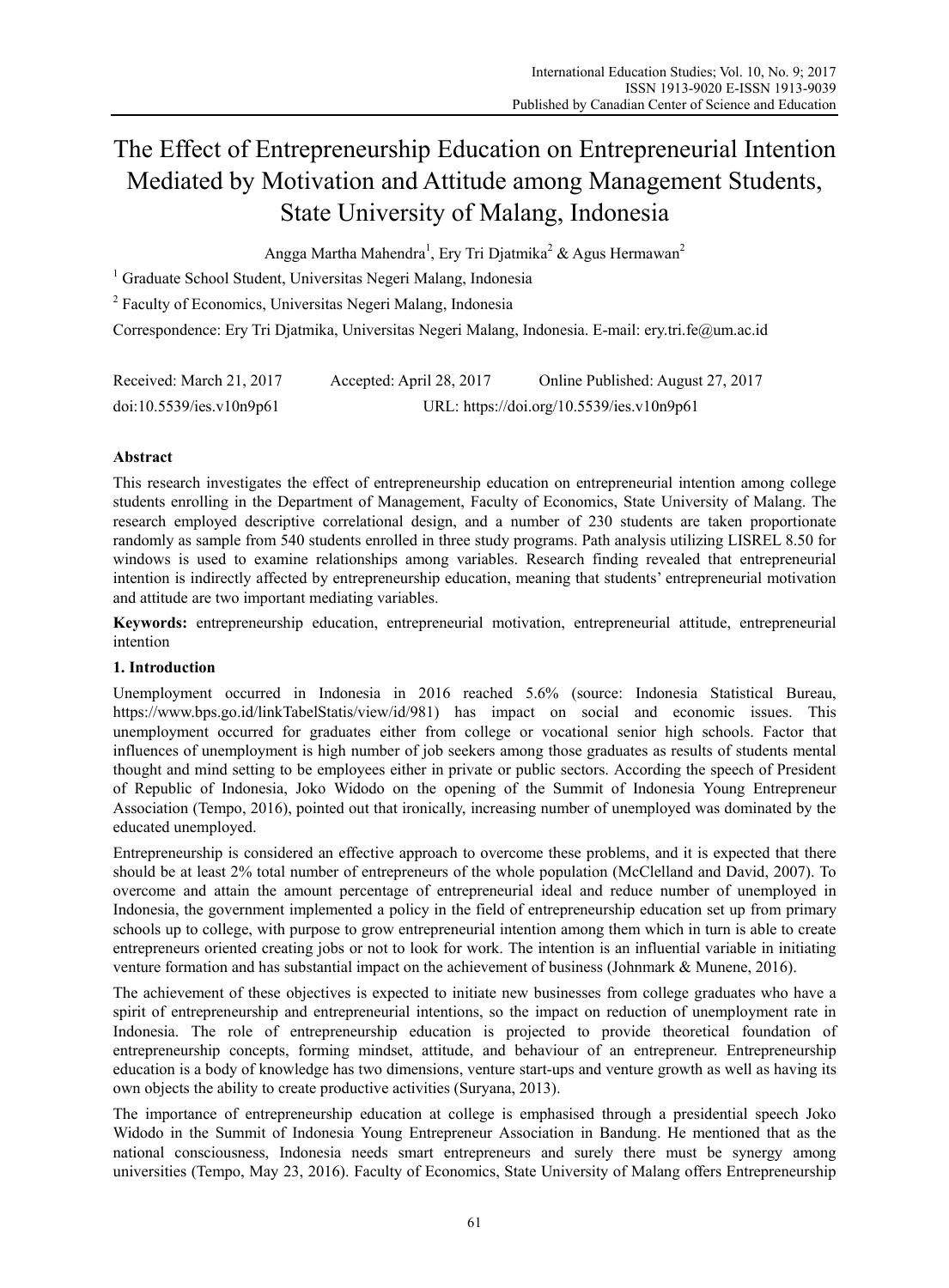Education course and provide learning that refers to cognitive, psychomotor, and affective domains. The course was delivered by using multimedia and two-way teaching interaction to attract students' attention, and students' involvement in project activities, in the intention is to grow students' entrepreneurial motivation and attitudes. The implementation of entrepreneurship learning process is also designed to develop psychomotor domain by giving assignments to students to create innovative new products and to initiate new business activities. These activities are expected able to motivate students' entrepreneurship.

Entrepreneurial motivation is an energy that encourages individual doing activities leading to attainment of the needs, contributing satisfaction, and reducing imbalance by opening an enterprise or a business (Zimmerer et al., 2008). It is expected that students who have obtained entrepreneurship education to exhibit high motivation. Likewise, entrepreneurial attitude is an individual's readiness to respond consistently to characteristics owned by an entrepreneur (Meredith, 2005). Students' entrepreneurial attitude can be affected by entrepreneurship education that encourages them doing something productive that was the intention in accordance with enhancement of their entrepreneurship abilities. Therefore, the entrepreneurial attitude is an essential character in influencing an individual mindset and behavior to be able to show their entrepreneurial intention.

Entrepreneurial intention is a desire doing productive activities effectively that directing individuals to utilize and implement relevant concepts of new business (Krueger et al., 2000). Students' awareness is able to be influenced and developed by external factors in terms of entrepreneurship education that underlie the emergence of their entrepreneurial intentions. This perspective can be seen from the Theory of Planned Behavior as mentioned by Ajzen (2005) stating that the intention was affected by a person's behavior. The entrepreneurial intention is not inherited, but it can be trained and developed through education. It is in line with Athayde (2009) point of view that entrepreneurial attributes can be positively shaped by the educational programs that build students awareness about entrepreneurship as a career option.

Research on the area of entrepreneurship is essential in helping to achieve the ideals of Indonesian people to overcome problem of unemployment with emerging new jobs, and changing students' thinking from job seekers into job creators. So, it will have positive impact on the nation and next generation movement. Starting entrepreneurship education is a first step for driving from within to perform self-employment by creating new businesses or new jobs. The implementation of entrepreneurship education has to incorporate: (1) content that deepening and enriching scope of materials learned through group discussion, (2) context that emphasizing in networking and learning by doing in group setting, (3) technique that enabling students work collaboratively and creatively, and (4) individual characteristics, capabilities, and potentials as a unity (Shabani, 2013).

Previous studies have been conducted by scholars in the area of entrepreneurship education. It is a study that aims to stimulating students' intentions as well as challenging students to establish new businesses as future career choice. Research findings (Kuttim et al., 2014; Kim-Soon et al., 2016) showed that participation in entrepreneurship education has a positive effect on students' entrepreneurial intentions. There is a significant relationship between entrepreneurial intention and entrepreneurship education (Hussain & Norashidah, 2015; Lorz, 2011; Hattab, 2015; Ibrahim et al., 2015), through students' involvement in experiential and existential lifelong learning practices (Robinson et al., 2016), and through developing meaning of action, reflections, and experience (Hagg & Kurczewska, 2016). Moreover, the role of entrepreneurship education delivered to students is able to improve their achievement orientation, personal control, and self-esteem (Basardien et al., 2016).

Entrepreneurial motivation is a self-encouragement as contribution of either internal or external factors that enable to grow entrepreneurial intentions. Study conducted by Guerrero et al. (2008) revealed that intrinsic motivation and normative environment have positive impact on entrepreneurial intentions. Likewise, personal capacity and regulatory environment have positive impact on the feasibility of starting new businesses. This is relevant with the theory of planned behavior as mentioned by Ajzen (1991, 2005), where an entrepreneur is a person who is attempting with resolution and drive of his/her business to grow.

Entrepreneurial attitude is considered as one of antecedents to achieving entrepreneurial intention as supported in previous studies (Linan & Chen, 2009; Ali et al., 2011; Weerakoon & Gunatissa, 2014; Wach & Wajciechowski, 2016). Most of previous research positioned Ajzen's Theory of Planned Behavior (TPB) as a foundation in developing conceptual framework, and empirically the use of TPB has positive support. Likewise, previous research findings (Fitzsimmons & Douglas, 2005; Susetyo & Lestari, 2014; Asmara et al., 2016; Firmansyah et al., 2016) revealed that entrepreneurial attitude and ability of a person found to be connected with entrepreneurial intentions of individual. Besides, cross-cultural differences were also found as determinant of differences in entrepreneurial attitudes and intentions.

Entrepreneurship education is a process of instilling, growing, and forming students' entrepreneurial competence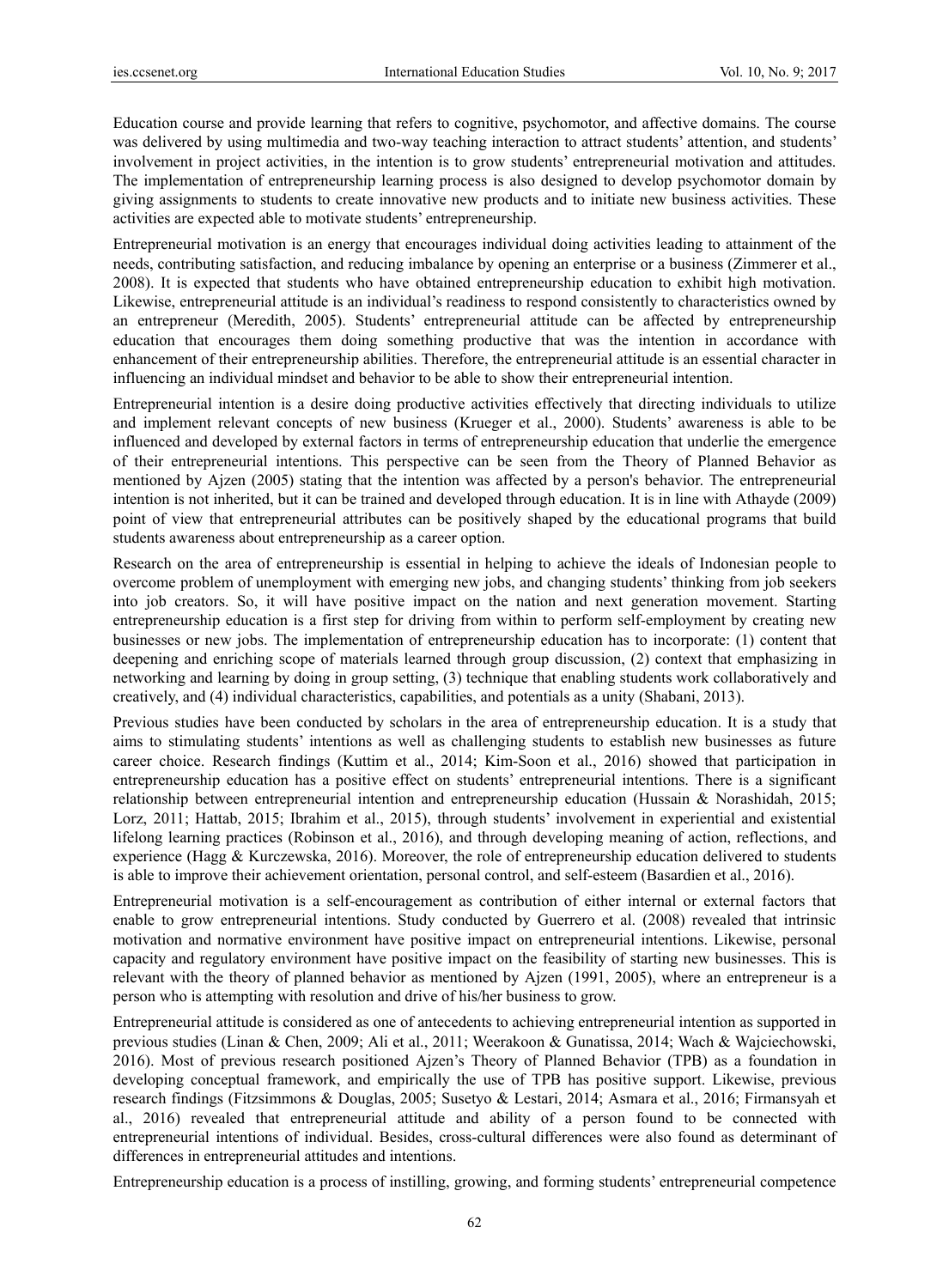through improving knowledge obtained from and their experience and practical engagement in lectures. Knowledge learned and skills trained and developed during a semester taking the course is expected enable boosting students' motivation and attitude from inside becoming an entrepreneur (Raposo & do Paco, 2011). Practicality of entrepreneurship education is able to improve students' entrepreneurial competencies developed during taking the course and provide a positive impact on students' entrepreneurial motivation (Khalili et al., 2014; Farhangmehr et al., 2016; Jakubiak & Buchta, 2016). Previous research (Prodjosoesilo, 2005; Alain et al., 2006) revealed that there are relationships among students' entrepreneurial motivation and attitudes, entrepreneurship learning process, and students' concern in entrepreneurship education. Lee and Wong (2003) also uncovered that entrepreneurship education in higher education has a direct impact on forming students' attitudes in taking risks for the establishment of new businesses. In spite of this, research finding (Rengiah  $\&$ Sentosa, 2016) revealed that entrepreneurial attitude mediates the relationship between entrepreneurship education and entrepreneurial intention.

Based on previous studies above, this study hypothetically examines the relationship among variables as conceptualized in Figure 1.



Figure 1. Conceptual framework

There are six hypothesis examined in this study. These include a relationship between entrepreneurship education and entrepreneurial intention  $(H_1)$ , a relationship between entrepreneurial motivation and entrepreneurial intention  $(H_2)$ , a relationship between entrepreneurial attitude and entrepreneurial intention  $(H_3)$ , a relationship between entrepreneurial motivation and entrepreneurial attitude  $(H_4)$ , a relationship between entrepreneurship education and entrepreneurial motivation  $(H<sub>5</sub>)$ , and a relationship between entrepreneurship education and entrepreneurial attitude  $(H_6)$ .

#### **2. Method**

This research employed descriptive correlational design, and path analysis was used to examine relationship among variables hypothesized. Population was students enrolled in the Department of Management, Faculty of Economics, State University of Malang who have already taken Entrepreneurship Education course in academic year 2014/2015. They involved 540 students from three study programs, and sample taken by using proportionate random sampling technique. A number of 230 students were obtained as respondents by implementing Slovin's formula (see Israel, 1992; Tejada & Punzalan, 2012). Population and Sample of this research were composed in Table 1.

|  | Table 1. Research population and sample |
|--|-----------------------------------------|
|--|-----------------------------------------|

| No.     | Study Programs in the Department of Management | Population   | Sample       |
|---------|------------------------------------------------|--------------|--------------|
|         | Distributive Education                         | 87 Students  | 37 Students  |
| $2_{-}$ | Office Administration Education                | 174 Students | 74 Students  |
| 3.      | Management                                     | 279 Students | 119 Students |
|         | Total                                          | 540 Students | 230 Students |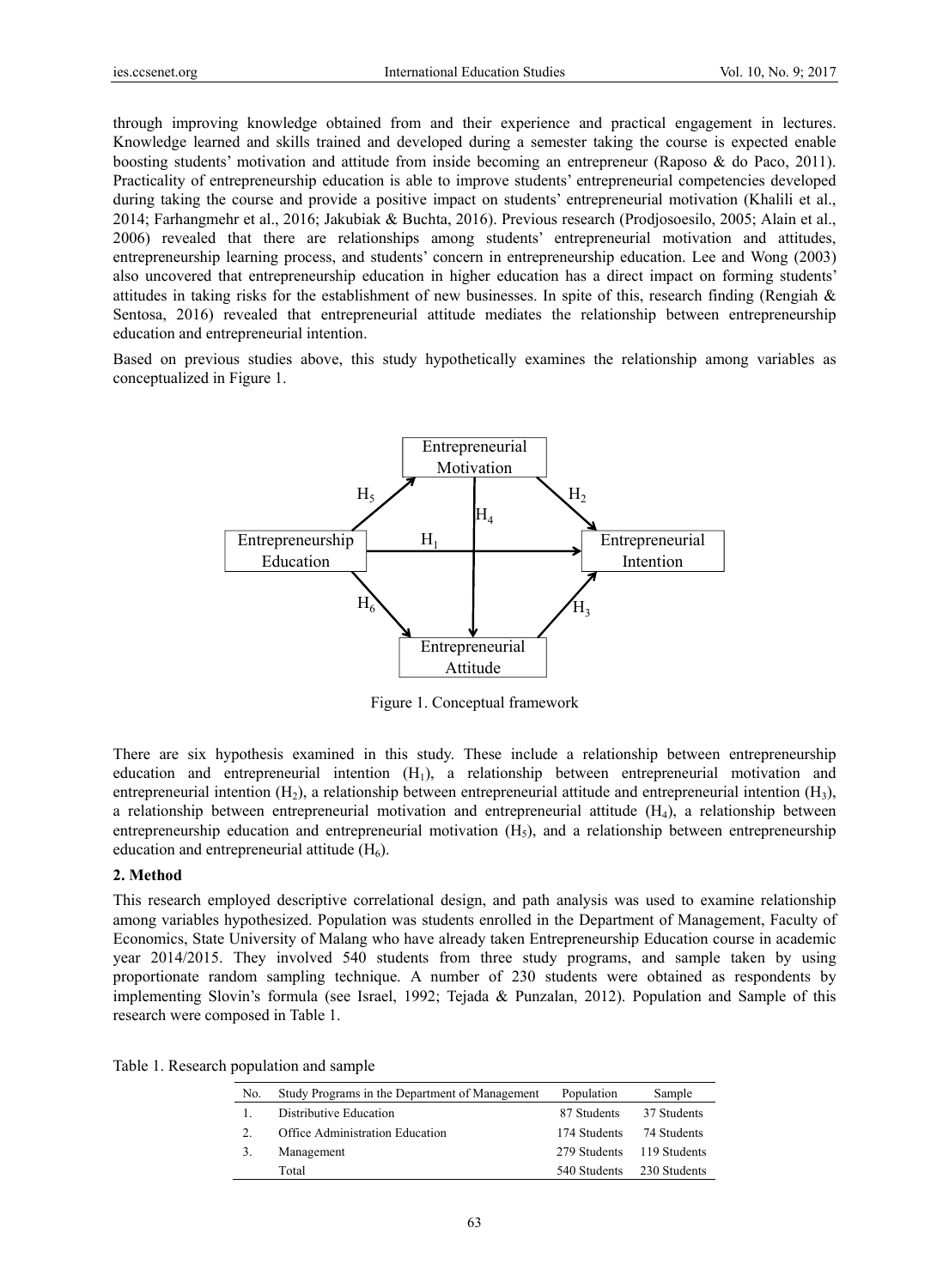Research instruments for measuring variables were adapted and modified from measurements that have been exercised in previous studies. The instruments used Likert scale ranging from 1 (strongly disagree) up to 5 (strongly agree) as responses from respondents. Sample of item for instrument used to measure entrepreneurial intention is "I have a strong belief to become an entrepreneur" (Linan and Chen, 2006; Ali et al., 2011), and overall Cronbach's alpha for this instrument reached 0.882 meaning that the instrument is reliable. Sample of item for instrument used to measure entrepreneurial attitude is "I always keep learning to increase innovation and creativity in entrepreneurship" (Robinson et al., 1991), and overall Cronbach's alpha for this instrument reached 0.951 meaning that the instrument is reliable. Sample of item for instrument used to measure entrepreneurial motivation is "I have the inner urge to self-employment" (Grunhagen & Berg, 2012), and overall Cronbach's alpha for this instrument reached 0.861 meaning that the instrument is reliable. Sampel of item for instrument used to measure entrepreneurship education is "I believe that I received entrepreneurial knowledge that is useful for my future life" (Hansemark, 1998; Lorz, 2011), and overall Cronbach's alpha for this instrument reached 0.885 meaning that the instrument is reliable.

From 230 targeted respondents, there were 224 complete returned responses from respondents and analyzed for this research (97.39% rate of response), and only 6 responses were categorized into inappropriate and dropped. Furthermore, to examine hypothetical relationship among variables as figured out in conceptual framework, the data were analyzed by using LISREL 8.5 software for windows.

## **3. Findings and Discussion**

The standardized solution result of path analysis utilizing LISREL 8.5 for windows is presented in Table 2.

| No. | Variables                                           | Entrepreneurship   | Entrepreneurial | Entrepreneurial | Entrepreneurial |
|-----|-----------------------------------------------------|--------------------|-----------------|-----------------|-----------------|
|     |                                                     | Education          | Motivation      | Attitude        | Intention       |
|     |                                                     | (Gamma)            | (Beta)          | (Beta)          | (Beta)          |
| 1.  | Entrepreneurial<br>Motivation                       | $0.49*$            |                 |                 |                 |
| 2.  | Entrepreneurial<br>Attitude                         | $0.17*$            | $0.76^*$        | ---             |                 |
| 3.  | Entrepreneurial<br>Intention<br>$- - - - - - - - -$ | 0.00<br>(Non Sig.) | $0.19*$         | $0.70^*$        | ---             |

Table 2. Relationship among variables (standardized solution)

\* Significant at  $\overline{0.05}$ ; R<sup>2</sup>=0.76.

Relationships of all variables show significant effects, but the relationship between entrepreneurship education and entrepreneurial intention showing not significant as come out in broken line in Figure 2.



Chi-Square=0.00, df=0, P-Value=1.00000, RMSEA=0.000 Figure 2. Research finding, relationship among variables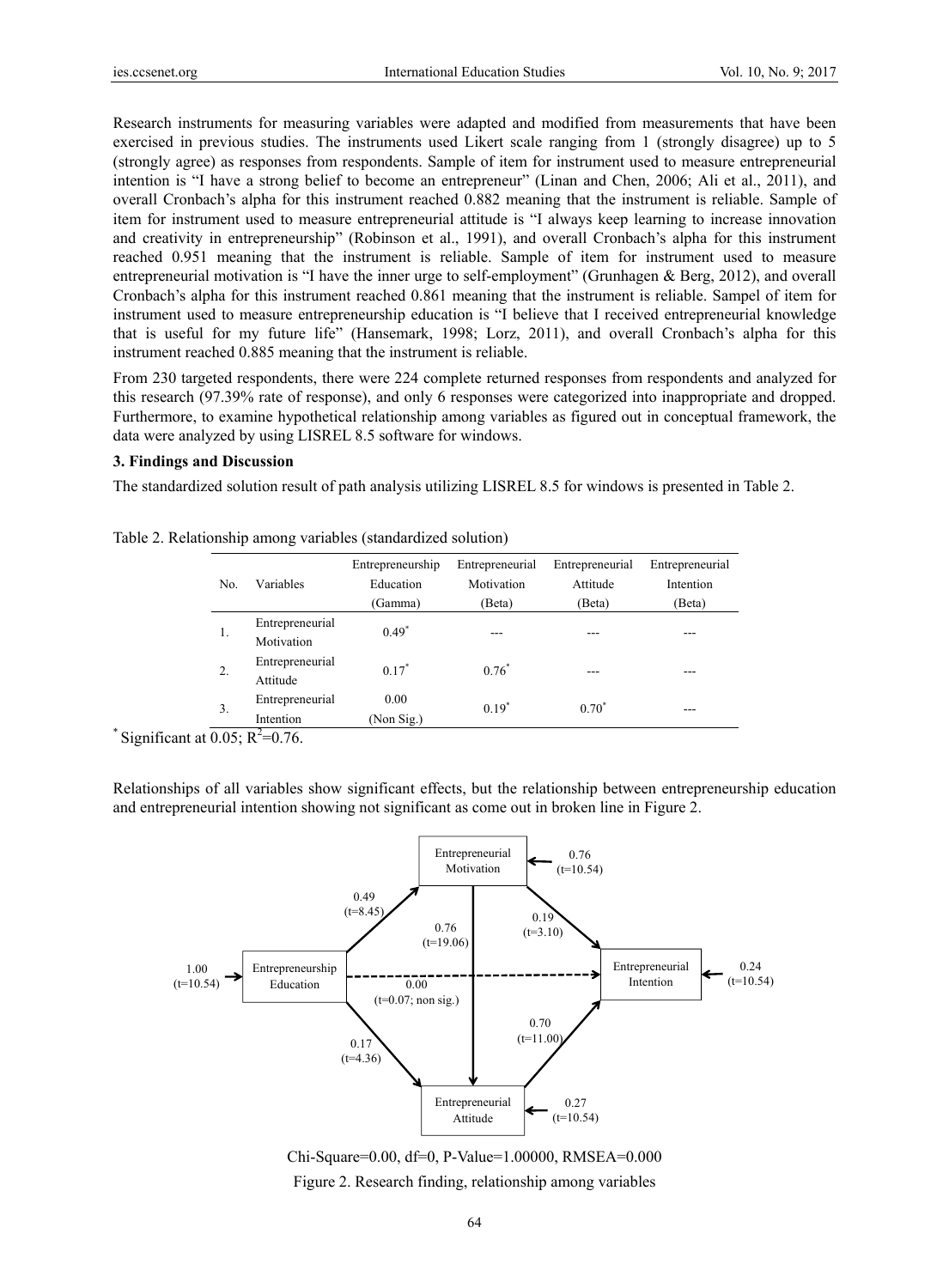Here, it can be seen that the goodness of fit statistics of relationship among variables is absolutely meet the criteria where the value of Chi-Square=0.00, df=0, P-Value=1.00, and RMSEA=0.00. This means that the model is suitable to be used to examine the research hypothesis.

Results of hypothesis testing based on empirical finding of relationships among variables are presented in Table 3.

| No.            | <b>Hypothesis</b>                                                                                | <b>Empirical Results</b> |
|----------------|--------------------------------------------------------------------------------------------------|--------------------------|
| 1.             | There is a relationship between entrepreneurship education and entrepreneurial intention $(H_1)$ | Not Supported            |
| 2.             | There is a relationship between entrepreneurial motivation and entrepreneurial intention $(H_2)$ | Supported                |
| 3 <sub>1</sub> | There is a relationship between entrepreneurial attitude and entrepreneurial intention $(H_3)$   | Supported                |
| $\mathbf{4}$   | There is a relationship between entrepreneurial motivation and entrepreneurial attitude $(H_4)$  | Supported                |
| 5.             | There is a relationship between entrepreneurship education and entrepreneurial motivation $(H5)$ | Supported                |
| 6.             | There is a relationship between entrepreneurship education and entrepreneurial attitude $(H_6)$  | Supported                |

A most important research finding revealed from this research that there is no direct relationship between entrepreneurship education and entrepreneurial intention among students enrolled in the Department of Management, Faculty of Economics, State University of Malang. The entrepreneurship education takes part as antecedent variable that contributing to affect directly on both entrepreneurial motivation and entrepreneurial attitude, and its impact indirectly on entrepreneurial intention. Accordingly, the position of both entrepreneurial motivation and entrepreneurial attitude is mediating variables that mediate between entrepreneurship education and entrepreneurial intention. This empirical research supports the finding revealed by Rengiah and Sentosa (2016).

The purpose of carrying out entrepreneurship education is to increase students' entrepreneurial capacities in terms of knowledge, skills, attitude or affection, including motivational aspects. In this research, effective entrepreneurship teaching received by students is able to stimulate the growing of motivation and attitude as essential learning features for accomplishing entrepreneurial assignments. This research finding supports the works of Khalili et al. (2014), Farhangmehr et al. (2016), and Jakubiak and Buchta (2016). It is also found that the higher students' entrepreneurial motivation make possible for them to reach the higher students' entrepreneurial attitude. This finding supports the study of Prodjosoesilo (2005), and Alain et al. (2006). Moreover, both variable, entrepreneurial motivation and entrepreneurial attitude found to be directly influence the entrepreneurial intention. This finding supports the works of Guerrero et al. (2008), Fitzsimmons and Douglas (2005), Susetyo and Lestari (2014), Asmara et al. (2016), Firmansyah et al. (2016).

The entrepreneurial intention is considered as a starting stage for students before they carry out of establishing new ventures and taking role as new starters. As the need of an economy, there is a demand to increase a number of entrepreneurs in a society not only because of their contribution of providing jobs, but also their positive impact on regional gross domestic products. Then, the question is how students' entrepreneurial intention able to be extensively developed, and how to make entrepreneurial intention be one of university students' characteristics. It is realized that the developing entrepreneurial intention is a valuable perspective to be included in the process of teaching and learning, and also level of entrepreneurial intention as one of learning outcome achievement indicators to measure the propensity among students to take part as new young entrepreneurs after graduates. Accordingly, the main endeavor is to promote developing entrepreneurial intention to be widely familiarized and acceptable among university students.

There should be a movement to provide entrepreneurship education for university students that indirectly foster their intention to perform new businesses. Research finding revealed that entrepreneurship education has substantial role for developing students' entrepreneurial motivation and attitude. Although not directly affected on entrepreneurial intention, the main effort of providing entrepreneurship education with putting all aspects of students' capacities building including knowledge, skills, and practical capabilities as end learning outcomes is a valuable means to shape upright students' entrepreneurial motivation and attitude. This is relevant with study of Gina et al. (2014) and Yusoff et al. (2015). Moreover, with the incremental growing of entrepreneurial motivation and attitude, it is expected that there will be also the escalating of students' intention to start running new business ventures.

In the era of digitally world, main characteristic of current university students is related to the use of information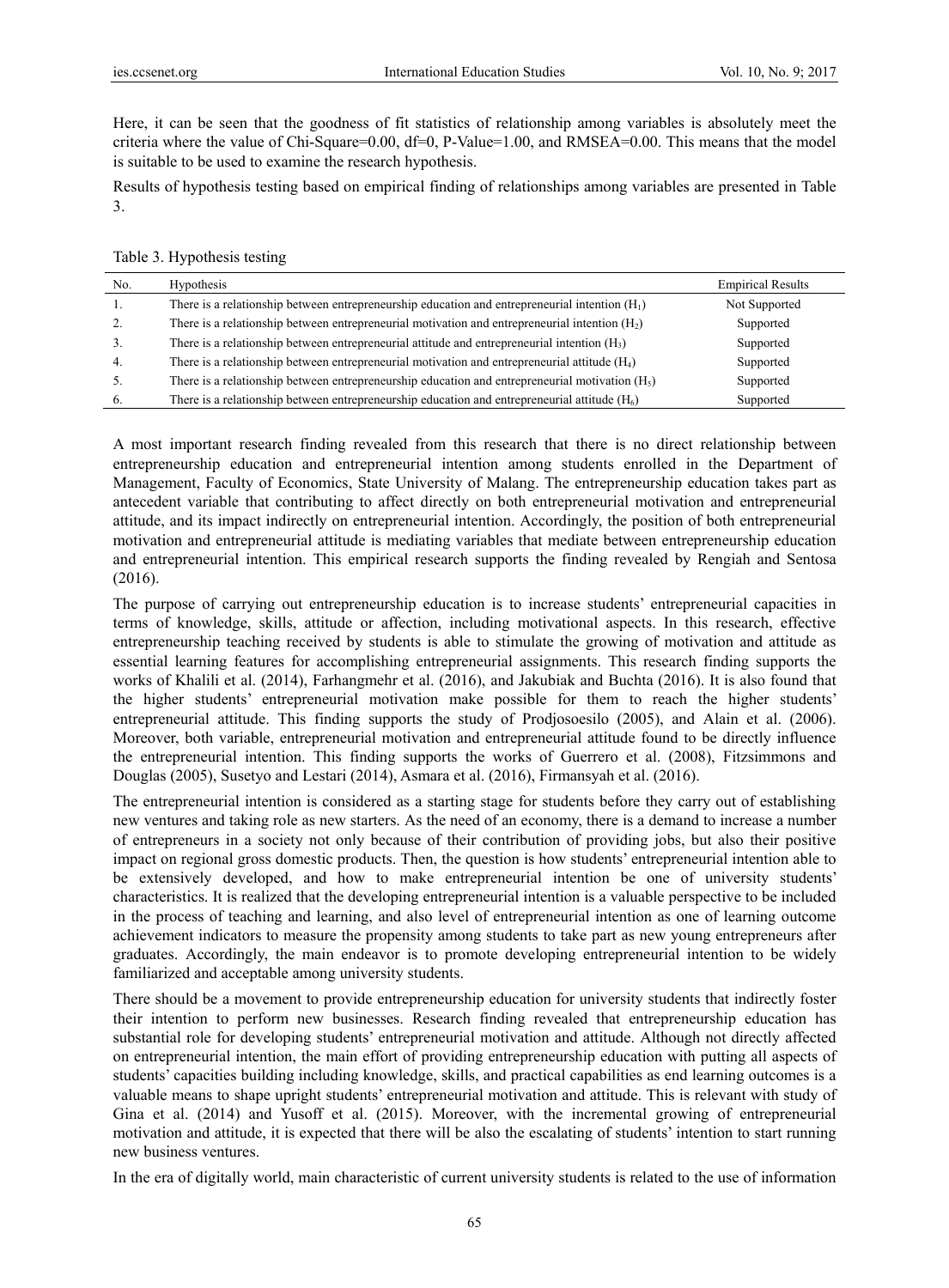technology in almost their whole live. They are very connected to and are not able to be separated from information technology devices. Accordingly, teaching strategy in delivering entrepreneurship education has to include methods that facilitate the use of technology to be incorporated in learning process. Instructional approach of entrepreneurship education has to be designed creatively and innovatively by using multimode of instruction that could attract students to engage entirely and enable them enhancing their entrepreneurial motivation and attitude. Besides, it is able to stimulating them to devote their minds to create a genuine idea regarding opportunity for taking action to initiate new business.

Teaching entrepreneurship education is not only a matter of delivering content of materials as offered in curriculum syllabus, but also how to activate students thoroughly to involve to working collaboratively among them and with potential partners such as business societies around them. Teaching can be designed to stimulate students and provide opportunity form them to generate practical business simulation, constructing and modeling business canvas, conducting benefit cost analysis, conducting feasibility study, prospecting new ventures or business potentials, inventing and elaborating ideas, designing business networking, and many other stimulating learning activities. In a few words, entrepreneurship education has influential role for triggering intrinsic motive and attitude among university students.

#### **4. Conclusion**

Main concern of this study is entrepreneurial intention among students' enrolled in the Department of Management, State University of Malang. Students involved in this study have taken Entrepreneurship Education course during one semester. The entrepreneurial intention is considered as essential variable contributing to students' propensity to initiate and create new business ventures as their future alternative career path. The current study revealed that the entrepreneurial intention among students is not directly affected by entrepreneurship education. It is found that the contribution of entrepreneurship education is able to enhance both students' entrepreneurial motivation and attitude. Both the motivation and attitude altogether take a role as mediation variables between entrepreneurship education and entrepreneurial intention. The higher motivation and attitude affected by entrepreneurship education, the higher the intention to establish new business among students under this study.

The important point of entrepreneurship education is its function to facilitate in developing entrepreneurial students' character, including providing opportunity to experiencing and practicing real contextual learning for developing their entrepreneurial capacities. The position of entrepreneurship education is a central of instructional activity that influencing students to develop their capabilities through collaborative learning, emphasizing innovation, creativity and networking. This will be beneficial for students to be able to anticipate and predict future business possibilities. It is suggested that the implementation of entrepreneurship education course has to be delivered interactively accommodating students involvement in entire learning process. In addition to entrepreneurial motivation and attitude, for future research there are other valuable psychological characteristics that also have to be internally developed among students taking entrepreneurship education considered also contribute to the improvement of entrepreneurial intention. Such research needs to explore whether other psychological characteristics variables actually affect students entrepreneurial intention.

#### **References**

- Ajzen, I. (1991). The Theory of Planned Behavior. *Organizational Behavior and Human Decision Processes*, *50*(2), 179-211. https://doi.org/10.1016/0749-5978(91)90020-T
- Ajzen, I. (2005). *Attitude, Personality and Behavior* (2nd ed.). Poland, EU: Open University Press.
- Alain, F., Benoit, G., & Narjisse, L.-C. (2014). Effect and Counter-Effect of Entrepreneurship Education and Social Context on Student's Intentions. *Estudios de Economia Aplicada*, *24*(2), 509-523.
- Ali, A., Topping, K. J., & Tariq, R. H. (2011). Entrepreneurial Attitudes among Potential Entrepreneurs. *Pakistan Journal of Commerce and Social Sciences*, *5*(1), 12-46.
- Asmara, H. W., Djatmika, E. T., & Indrawati, A. (2016). The Effect of Need for Achievement and Risk Taking Propensity on Entrepreneurial Intention through Entrepreneurial Attitude. *Journal of Business and Management*, *18*(6), 117-126. http://doi.org/10.9790/487X-180601117126.
- Athayde, R. (2009). Measuring Entreprise Potential in Young People. *Entrepreneurship Theory & Practice*, *33*(2), 481-500. https://doi.org/10.1111/j.1540-6520.2009.00300.x
- Basardien, F., Friedrich, C., & Twum-Darko, M. (2016). Evidence-Based Practices of Promoting Entrepreneurship Education in Higher Education Institutions in Africa. *Journal of Economics and*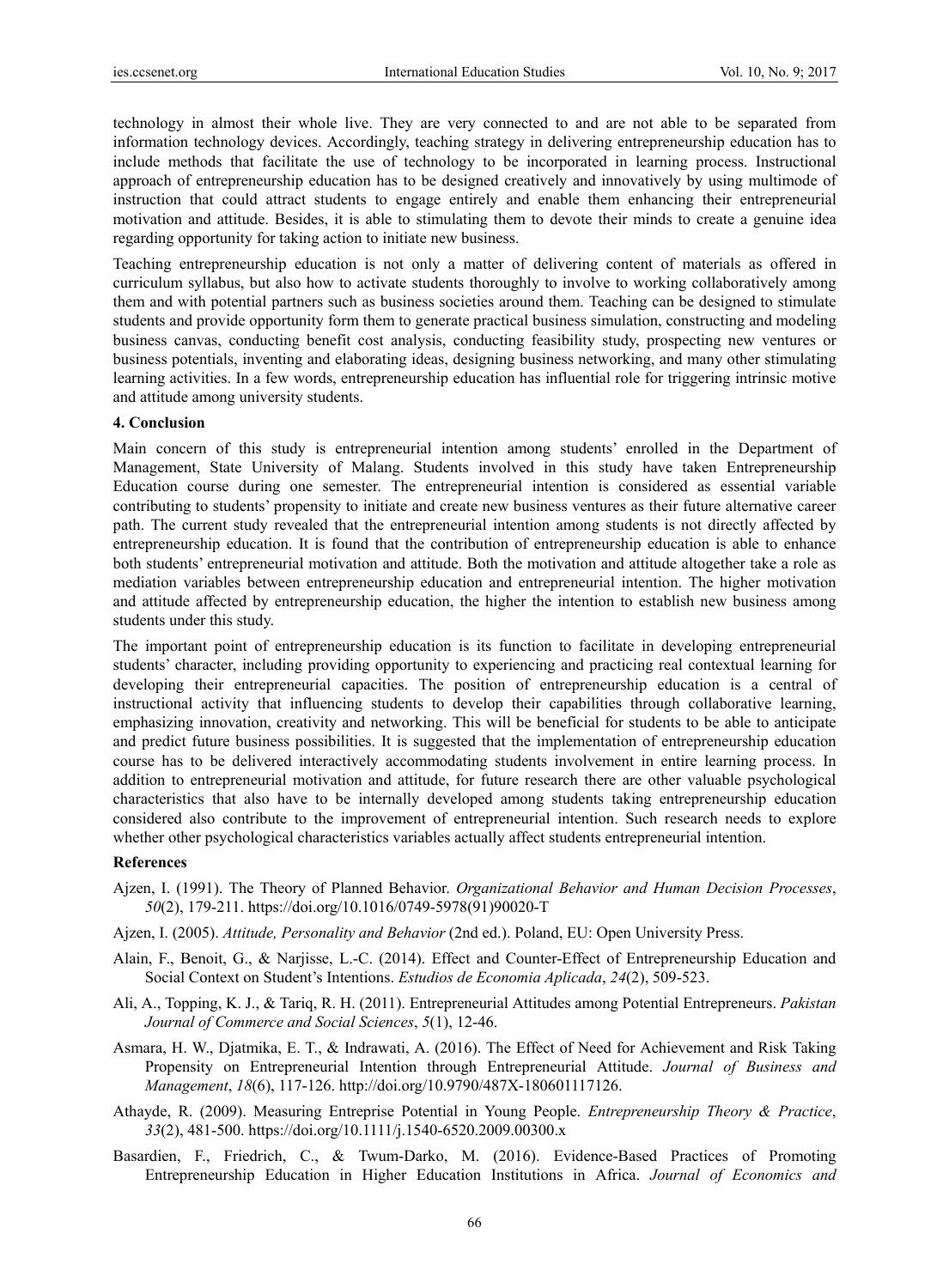*Behavioral Studies*, *8*(5), 68-81.

- Cameron, R., Ginsburg, H., Westhoff, M., & Mendez, R. V. (2012). Ajzen's Theory of Planned Behavior and Social Media Use by College Students. *American Journal of Psychological Research*, *8*, 1-20.
- Farhangmehr, M., Goncalves, P., & Sarmento, M. (2016). Predicting Entrepreneurial Motivation among University Students. *Education + Training*, *58*(7/8), 861-881. https://doi.org/10.1108/ET-01-2016-0019
- Firmansyah, A. H., Djatmika, E. T., & Hermawan, A. (2016). The Effect of Adversity Quotient and Entrepreneurial Self-Efficacy on Entrepreneurial Intention through Entrepreneurial Attitude. *Journal of Business and Management*, *18*(5), 45-55. http://doi.org/ 10.9790/487X-1805014555.
- Fitzsimmons, J. R., & Douglas, E. J. (2005). *Entrepreneurial Attitudes and Entrepreneurial Intentions: A Cross-Cultural Study of Potential Entrepreneurs in India, China, Thailand and Australia*. Babson-Kauffman Entrepreneurial Research Conference. Wellesley, MA. June, 2005.
- Gina, A., Simatupang, T. M., & Gustomo, A. (2014). A Systematic Framework for Entrepreneurship Education within a University Context. *International Education Studies*, *7*(12), 1-19. https://doi.org/10.5539/ies.v7n12p1
- Grunhagen, M., & Berg, H. (2012). Sosial Entrepreneurship in the Market System. In C. K. Volkmann, K. O. Tokarski, & K. Ernst (Eds.), *Social Entrepreneurship and Social Business: an Introduction and Discussion with Case Studies*. Wiesbaden: Springer-Gabler. https://doi.org/10.1007/978-3-8349-7093-0\_11
- Guerrero, M., Rialp, J., & Urbano, D. (2008). The Impact of Desirability and Feasibility on Entrepreneurial Intentions: a Structural Equation Model. *International Entrepreneurship and Management Journal*, *4*, 35-50. https://doi.org/10.1007/s11365-006-0032-x
- Hägg, G., & Kurczewska, A. (2016). Connecting the Dots: A discussion on Key Concepts in Contemporary Entrepreneurship Education. *Education + Training*, *58*(7/8), 700-714. https://doi.org/10.1108/ET-12-2015-0115
- Hansemark, O. C. (1998). The Effects of an Entrepreneurship Programme on Need for Achievement and Locus of Control of Reinforcement. *International Journal of Entrepreneurial Behavior & Research*, *4*(1), 28-50. https://doi.org/10.1108/13552559810203957
- Hattab, H. W. (2015). The Impact of Entrepreneurship Education on Entrepreneurial Intentions of University Students in Egypt. *The Journal of Entrepreneurship*, *23*(1), 1-18. https://doi.org/10.1177/0971355713513346
- Hussain, A., & Norashidah. (2015). Impact of Entrepreneurial Education on Entreprenerial Intention of Pakistani Students*. Journal of Entrepreneurship and Business Innovation*, *2*(1), 43-53. https://doi.org/10.5296/jebi.v2i1.7534
- Ibrahim, W. N. A., Bakar, A. R., Asimiran, S., Mohamed, S., & Zakaria, N. S. (2015). Impact of Entrepreneurship Education on the Entrepreneurial Intentions of Students in Technical and Vocational Education and Training Institutions (TVET) in Malaysia. *International Education Studies*, *8*(12), 141-156. https://doi.org/10.5539/ies.v8n12p141
- Israel, G. D. (1992). *Determining Sample Size*. Paper. Florida Cooperative Extension Service. University of Florida. Fact Sheet PEOD-6. November 1992.
- Jakubiak, M., & Buchta, K. (2016). Determinants of Entrepreneurial Attitudes in Relation to Students of Economics and Non-Economics. *Studia i Materialy*, *2*(1), 17-30. http://doi.org/10.7172/1733-9758.2016.21.2
- Johnmark, D. R., & Munene, J. (2016). Discrimination in Predicting Entrepreneurial Intentions of the Disabled Students in Nigeria. *International Journal of Managerial Studies and Research*, *4*(1), 1-13. https://doi.org/10.20431/2349-0349.0401001
- Khalili, B., Tojari, F., & Rezaei, M. (2014). The Impact of Entrepreneurship Training Course on the Development of Entrepreneurial Features. *European of Academic Research*, *2*(9), 11942-11953.
- Kim-Sun, N., Ahmad, A. R., & Ibrahim, N. N. (2016). Theory of Planned Behavior: Undergraduates' Entrepreneurial Motivation and Entrepreneurship Career Intention at a Public University. *Journal of Entrepreneurship: Research & Practice*, 1-14.
- Krueger Jr., N. F., Reilly, M. D., & Carsrud, A. L. (2000). Competing Models of Entrepreneurial Intentions.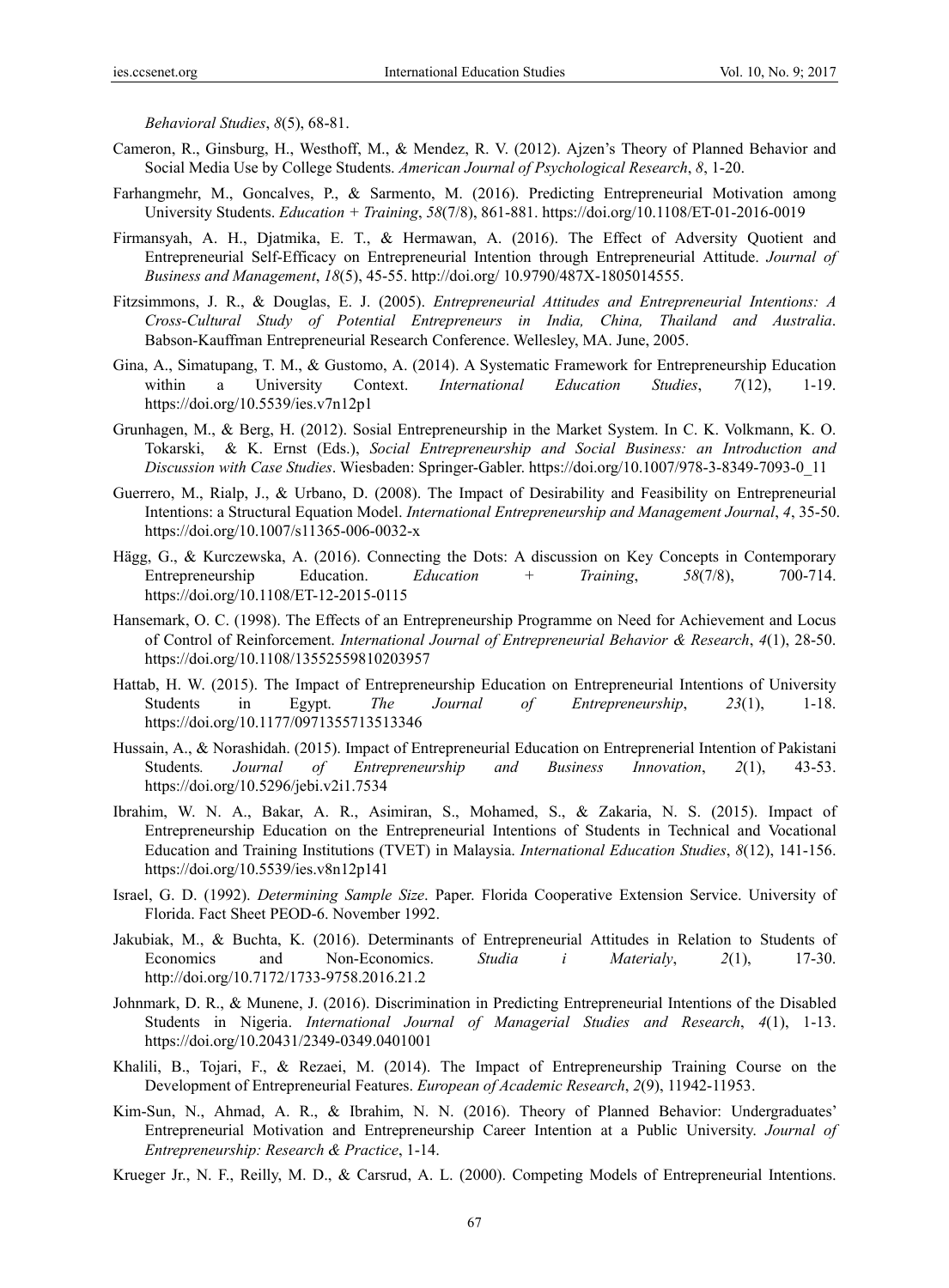*Journal of Business Venturing*, *15*(5-6), 411-432. https://doi.org/10.1016/S0883-9026(98)00033-0

- Kuttim, M., Kallaste, M., Venesaar, U., & Kiis, A. (2014). Entrepreneurship Education at University Level and Students Entreprenerial Intentions. *Journal Procedia - Social and Behavioral Sciences*, *110*, 658-668. https://doi.org/10.1016/j.sbspro.2013.12.910.
- Lee, L., & Wong, P.-K. (2003). Attitude towards Entrepreneurship Education and New Venture Creation*. Journal of Enterprising Culture*, *11*(4), 339-357. https://doi.org/10.1142/S0218495803000111
- Linan, F., & Chen, Y.-W. (2009). Development and Cross-Cultural Application of a Spesific Instrument to Measure Entrepreneurial Intentions*. Entrepreneurship Theory and Practice*, *33*(3), 593-617. https://doi.org/10.1111/j.1540-6520.2009.00318.x
- Lorz, M. (2011). *The impact of Entrepreneurship Education on Entrepreneurial Intention* (Unpublished dissertation). The University of St. Gallen, School of Management, Economics, Law, Social Sciences and International Affairs, Germany.
- McCelland, D. C. (2007). *Memacu Masyarakat Berprestasi: Mempercepat Laju Pertumbuhan Ekonomi melalui Peningkatan Motif Berprestasi*. Terjemahan. Jakarta: Intermedia.
- Meredith, G. G. (2005). *Kewirausahaan: Teori dan Praktek* (terjemahan). Jakarta: PT Pustaka Binaman Passindo.
- Prodjosoesilo, S. (2005). *Analisis Hubungan Kausal Motivasi, Sikap dan Proses Belajar Mengajar terhadap Minat Berwirausaha para Mahasiswa pada Universitas Negeri di Kota Malang* (Unpublished dissertation). Malang: Graduate School, Universitas Negeri Malang.
- Raposo, M., & do Paco, A. (2011). Entrepreneurship education: Relationship between education and entrepreneurial activity. *Psicothema*, *23*(3), 453-457.
- Rengiah, P., & Sentosa, I. (2016). The Effectiveness of Entrepreneurship Education in Developing Entrepreneurial Intentions among Malaysian University Students: (a Research Findings on the Structural Equation Modeling). *European Journal of Business and Social Sciences*, *5*(2), 30-43. https://doi.org/10.21859/eulawrev-08063
- Robinson, P. B., Stimpson, D. V., Huefner, J. C., & Hunt, H. K. (1991). An Attitude Approach to Prediction of Entrepreneurship. *Entrepreneurship Theory and Practice*, 15(4), 13-31.
- Robinson, S., Neergaard, H., Tanggaard, L., & Krueger, N. F. (2016). New Horizons in Entrepreneurship Education: from Teacher-Led to Student-Centered Learning. *Education + Training*, *58*(7/8), 661-683. https://doi.org/10.1108/ET-03-2016-0048
- Shabani, S. (2013). Entrepreneurship Education: a New Conceptual Model in Developing Countries. *Australian Journal of Basic and Applied Sciences*, 7(8), 781-786.
- Suryana. (2013). *Kewirausahaan Kiat dan Proses Menuju Sukses*. Jakarta: Salemba Empat.
- Susetyo, D., & Lestari, P. S. (2014). Developing Entrepreneurial Intention Model of University Students (An Empirical Study on University Students in Semarang, Indonesia). *International Journal of Engineering and Management Sciences*, *5*(3), 184-196.
- Tejada, J. J., & Punzalan, J. R. B. (2012). On the Misuse of Slovin's Formula. *The Phillipine Statistician*, *61*(1), 129-136.
- Wach, K., & Wajciechowski, L. (2016). Entrepreneurial Intentions of Students in Poland in the View of Ajzen's Theory of Planned Behaviour. *Entrepreneurial Business and Economics Review*, *4*(1), 83-94. https://doi.org/10.15678/EBER.2016.040106
- Weerakoon, W. M. P. G. C., & Gunatissa, H. H. A. J. (2014). Antecedents of Entrepreneurial Intention (with Reference to Undergraduates of UWU, Sri Lanka). *International Journal of Scientific and Research Publications*, *4*(11), 1-6.
- Yusoff, M. N. H. B., Zainol, F. A., & Ibrahim, M. D. B. (2015). Entrepreneurship Education in Malaysia's Public Institutions of Higher Learning—A Review of the Current Practices. *International Education Studies*, *8*(1), 17-28. https://doi.org/10.5539/ies.v8n1p17
- Zimmerer, T. W., Scarborough, N. M., & Wilson, D. (2008). *Essentials of Entrepreneurship and Small Business Management*. Upper Saddle River, New Jersey: Pearson Education Inc.